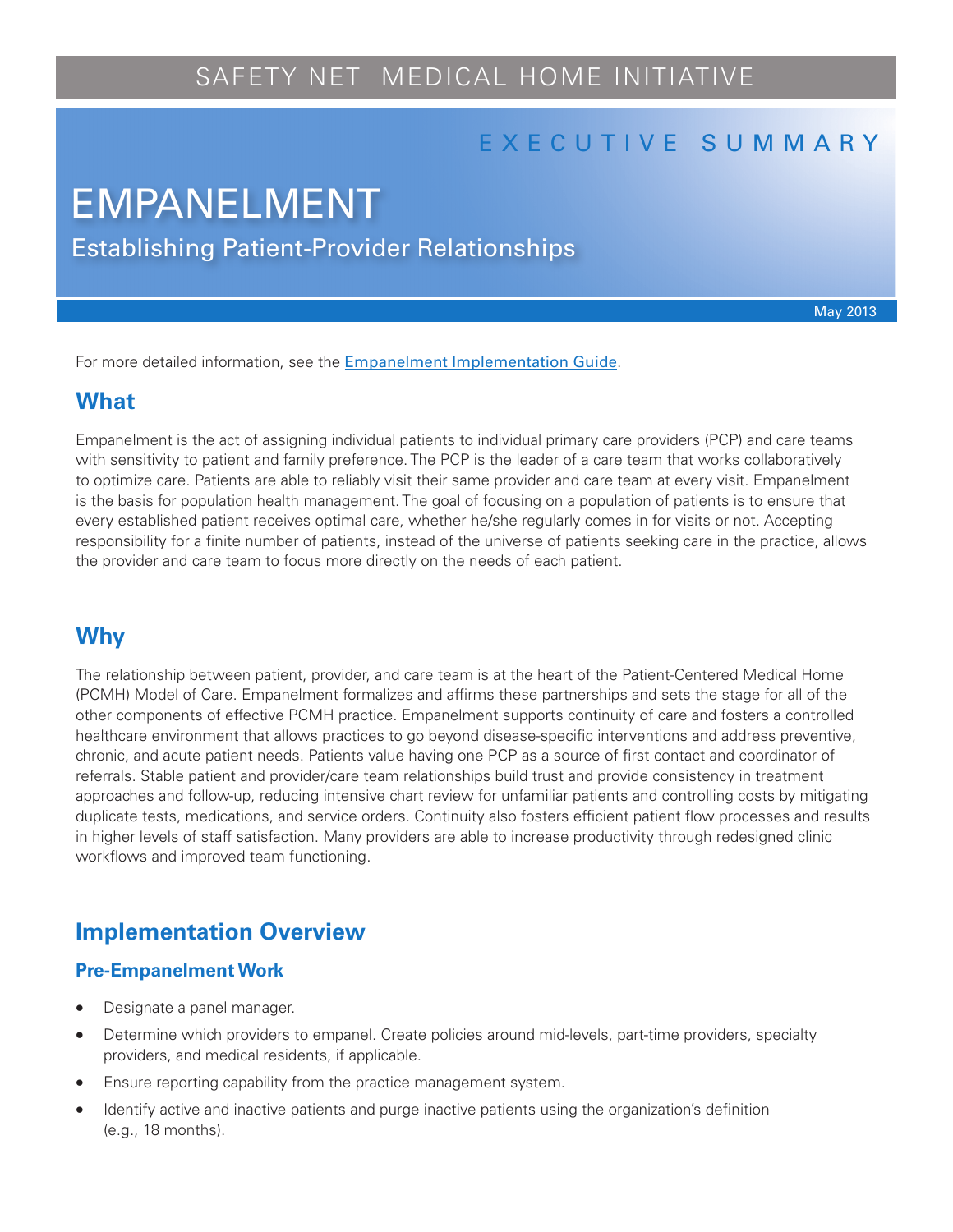- Determine the practice's Average Visits per Patient per Year (AVPY).
- Determine right panel size for each practice provider.
- Determine patient demand for services.
- Determine provider supply for patient access to services (number of appointment slots available in the past year).

### **Steps to Empanelment**

- Review patient visit history.
- Review initial panel assignments. Sort first by assigned PCP for initial panel sizes.
- For patients not already assigned to a PCP, apply the Four-Cut Method.

1st cut. Patients who have seen only one provider in the past year: Assign to that sole provider.

2nd cut. Patients who have seen multiple providers, but one provider the majority of the time in the past year: Assign to majority provider.

3rd cut. Patients who have seen two or more providers equally in the past year (no majority provider can be determined): Assign to the provider who performed the last physical exam.

4th cut. Patients who have seen multiple providers: Assign to last provider seen.

- Review preliminary panel report and amend as necessary.
- Weight panels to assure equity across providers, if desired. Weight by patient age, gender, morbidity, or acuity.
- Inform patients of their PCP assignment when they first visit the practice or immediately after empanelment occurs. Encourage patients to develop a relationship with their provider and care team.
- Alert patients that they can change their PCP/care team if desired or needed.
- Monitor and record requests by patients or providers for panel re-assignment.

#### **Analyze, Monitor, and Adjust**

- Designate a staff person as responsible for providing panel reports to providers. Continuously monitor provider and patient status changes and adjust panel size accordingly.
- Run continuity of care reports routinely (e.g., monthly, quarterly) to review the frequency of patients seen by their assigned PCP. The goal is for the patient to achieve 100% continuity by seeing only his/her provider/care team. Provide these reports to the responsible provider and care team.
- Review provider supply on an annual basis or more frequently if needed to ensure enough appointment availability to meet demands of current panel size.
- Encourage patient involvement in the process of validating PCP assignment.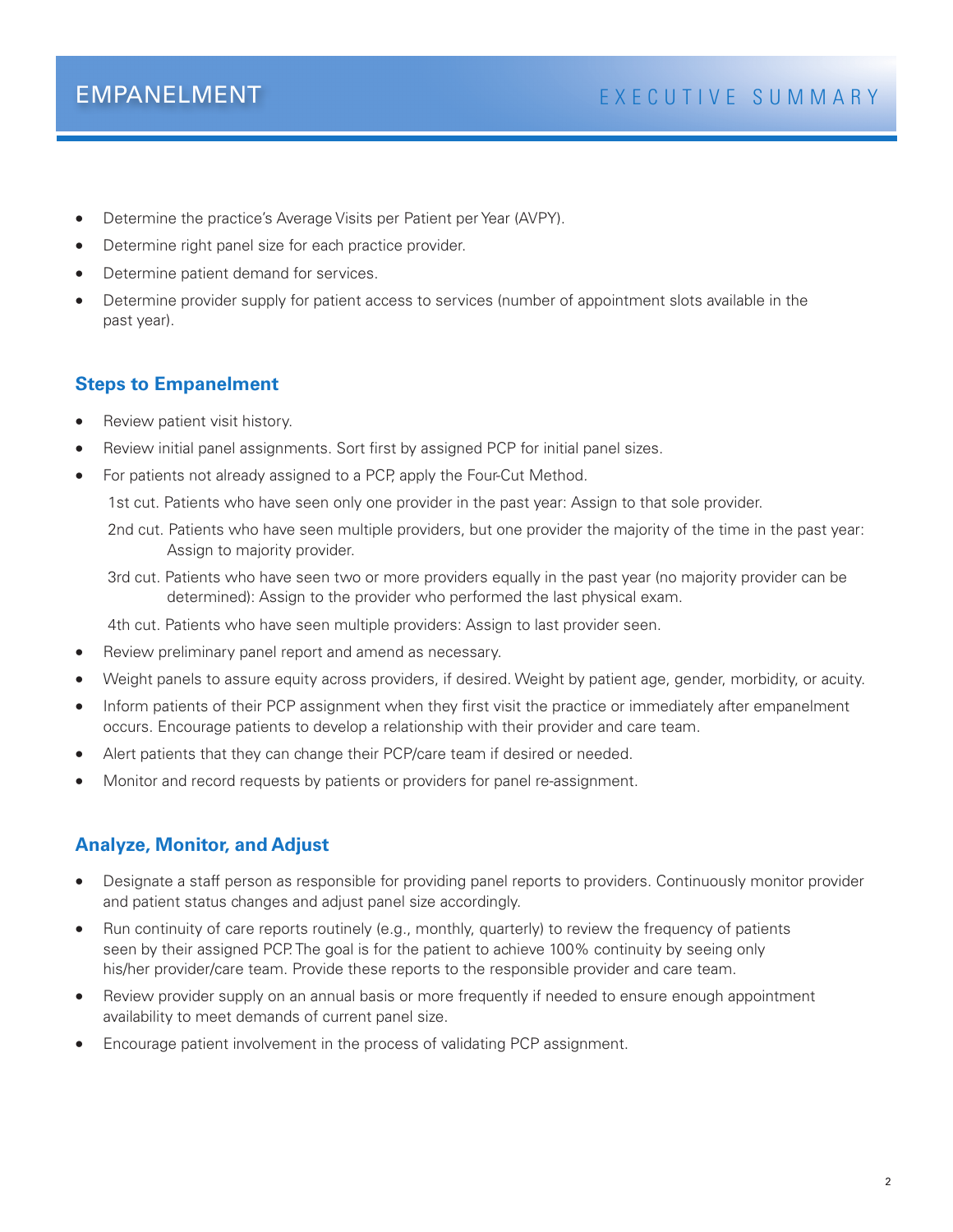#### **Leadership Support for Empanelment**

For many practices, empanelment is a cultural transformation. Providers and care teams must shift their focus from caring for individual patients to managing the health of a defined population of patients. Empanelment also requires a shift from reactive to proactive care.

Leadership must provide direction and support for empanelment to be successful:

- Clarify roles and responsibilities and update job descriptions accordingly.
- Create staffing and scheduling policies and session coverage expectations.
- Provide training and support for staff.
- Routinely monitor panel data to ensure equity across providers.
- Provide designated time prior to the patient visit for provider and care team to huddle and prepare for the day. To learn more about huddles, see the [Continuous and Team-Based Healing Relationships](http://www.safetynetmedicalhome.org/sites/default/files/Implementation-Guide-Team-Based-Care.pdf) [Implementation Guide](http://www.safetynetmedicalhome.org/sites/default/files/Implementation-Guide-Team-Based-Care.pdf).

## **What Progress Looks Like: PCMH-A Level A**

The PCMH-A is a self-assessment tool to help practices understand their current level of "medical homeness," identify opportunities for improvement, and track their progress toward practice transformation. It is also a learning tool that can help start conversations within a practice about patient-centered care. The PCMH-A is scored on a 1–12 scale, which is divided into four levels (D, C, B, and A). A "Level A" item score indicates that most or all of the critical aspects of the key change addressed by the item are well established in the practice. An overall Level A score indicates that the practice has achieved considerable success in implementing the key design features of the PCMH.

# **Level A PCMH-A Items**

For more information, see the [Patient-Centered Medical Home Assessment \(PCMH-A\)](http://www.safetynetmedicalhome.org/sites/default/files/PCMH-A.pdf).

- **9. Patients...**are assigned to specific practice panels and panel assignments are routinely used for scheduling purposes and are continuously monitored to balance supply and demand.
- **10. Registry or panel-level data…**are regularly available to assess and manage care for practice populations, across a comprehensive set of diseases and risk states.
- **11. Registries on individual patients…**are available to practice teams and routinely used for pre-visit planning and patient outreach, across a comprehensive set of diseases and risk states.
- **12. Reports on care processes or outcomes of care…**are routinely provided as feedback to practice teams, and transparently reported externally to patients, other teams, and external agencies.